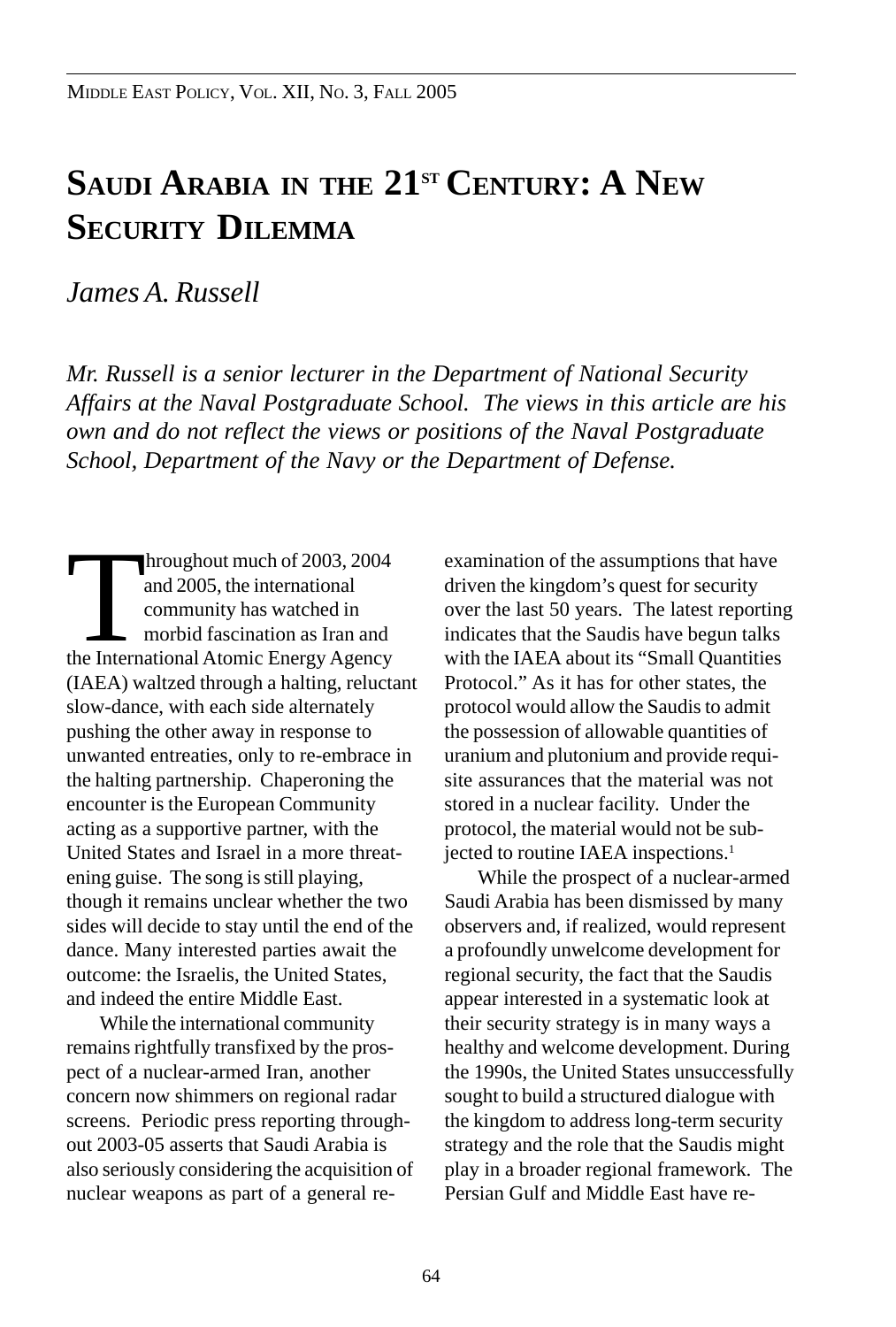| <b>Report Documentation Page</b>                                                                                                                                                                                                                                                                                                                                                                                                                                                                                                                                                                                                                                                                                                                                                                                                                                   |                                    |                              |                                                   | Form Approved<br>OMB No. 0704-0188                  |                           |
|--------------------------------------------------------------------------------------------------------------------------------------------------------------------------------------------------------------------------------------------------------------------------------------------------------------------------------------------------------------------------------------------------------------------------------------------------------------------------------------------------------------------------------------------------------------------------------------------------------------------------------------------------------------------------------------------------------------------------------------------------------------------------------------------------------------------------------------------------------------------|------------------------------------|------------------------------|---------------------------------------------------|-----------------------------------------------------|---------------------------|
| Public reporting burden for the collection of information is estimated to average 1 hour per response, including the time for reviewing instructions, searching existing data sources, gathering and<br>maintaining the data needed, and completing and reviewing the collection of information. Send comments regarding this burden estimate or any other aspect of this collection of information,<br>including suggestions for reducing this burden, to Washington Headquarters Services, Directorate for Information Operations and Reports, 1215 Jefferson Davis Highway, Suite 1204, Arlington<br>VA 22202-4302. Respondents should be aware that notwithstanding any other provision of law, no person shall be subject to a penalty for failing to comply with a collection of information if it<br>does not display a currently valid OMB control number. |                                    |                              |                                                   |                                                     |                           |
| 1. REPORT DATE<br>2005                                                                                                                                                                                                                                                                                                                                                                                                                                                                                                                                                                                                                                                                                                                                                                                                                                             |                                    | 2. REPORT TYPE               |                                                   | <b>3. DATES COVERED</b><br>00-00-2005 to 00-00-2005 |                           |
| <b>4. TITLE AND SUBTITLE</b>                                                                                                                                                                                                                                                                                                                                                                                                                                                                                                                                                                                                                                                                                                                                                                                                                                       |                                    |                              |                                                   | <b>5a. CONTRACT NUMBER</b>                          |                           |
| Saudi Arabia in the 21st Century: A New Security Dilemma                                                                                                                                                                                                                                                                                                                                                                                                                                                                                                                                                                                                                                                                                                                                                                                                           |                                    |                              |                                                   | 5b. GRANT NUMBER                                    |                           |
|                                                                                                                                                                                                                                                                                                                                                                                                                                                                                                                                                                                                                                                                                                                                                                                                                                                                    |                                    |                              |                                                   | 5c. PROGRAM ELEMENT NUMBER                          |                           |
| 6. AUTHOR(S)                                                                                                                                                                                                                                                                                                                                                                                                                                                                                                                                                                                                                                                                                                                                                                                                                                                       |                                    |                              |                                                   | 5d. PROJECT NUMBER                                  |                           |
|                                                                                                                                                                                                                                                                                                                                                                                                                                                                                                                                                                                                                                                                                                                                                                                                                                                                    |                                    |                              |                                                   | <b>5e. TASK NUMBER</b>                              |                           |
|                                                                                                                                                                                                                                                                                                                                                                                                                                                                                                                                                                                                                                                                                                                                                                                                                                                                    |                                    |                              |                                                   | <b>5f. WORK UNIT NUMBER</b>                         |                           |
| 7. PERFORMING ORGANIZATION NAME(S) AND ADDRESS(ES)<br><b>Naval Postgraduate School, Center for Contemporary Conflict, 1</b><br><b>University Circle, Monterey, CA, 93943</b>                                                                                                                                                                                                                                                                                                                                                                                                                                                                                                                                                                                                                                                                                       |                                    |                              |                                                   | 8. PERFORMING ORGANIZATION<br><b>REPORT NUMBER</b>  |                           |
| 9. SPONSORING/MONITORING AGENCY NAME(S) AND ADDRESS(ES)                                                                                                                                                                                                                                                                                                                                                                                                                                                                                                                                                                                                                                                                                                                                                                                                            |                                    |                              |                                                   | 10. SPONSOR/MONITOR'S ACRONYM(S)                    |                           |
|                                                                                                                                                                                                                                                                                                                                                                                                                                                                                                                                                                                                                                                                                                                                                                                                                                                                    |                                    |                              |                                                   | <b>11. SPONSOR/MONITOR'S REPORT</b><br>NUMBER(S)    |                           |
| 12. DISTRIBUTION/AVAILABILITY STATEMENT<br>Approved for public release; distribution unlimited                                                                                                                                                                                                                                                                                                                                                                                                                                                                                                                                                                                                                                                                                                                                                                     |                                    |                              |                                                   |                                                     |                           |
| <b>13. SUPPLEMENTARY NOTES</b>                                                                                                                                                                                                                                                                                                                                                                                                                                                                                                                                                                                                                                                                                                                                                                                                                                     |                                    |                              |                                                   |                                                     |                           |
| 14. ABSTRACT                                                                                                                                                                                                                                                                                                                                                                                                                                                                                                                                                                                                                                                                                                                                                                                                                                                       |                                    |                              |                                                   |                                                     |                           |
| <b>15. SUBJECT TERMS</b>                                                                                                                                                                                                                                                                                                                                                                                                                                                                                                                                                                                                                                                                                                                                                                                                                                           |                                    |                              |                                                   |                                                     |                           |
| 16. SECURITY CLASSIFICATION OF:                                                                                                                                                                                                                                                                                                                                                                                                                                                                                                                                                                                                                                                                                                                                                                                                                                    | 17. LIMITATION OF                  | 18. NUMBER                   | 19a. NAME OF                                      |                                                     |                           |
| a. REPORT<br>unclassified                                                                                                                                                                                                                                                                                                                                                                                                                                                                                                                                                                                                                                                                                                                                                                                                                                          | <b>b. ABSTRACT</b><br>unclassified | c. THIS PAGE<br>unclassified | <b>ABSTRACT</b><br>Same as<br><b>Report (SAR)</b> | OF PAGES<br>15                                      | <b>RESPONSIBLE PERSON</b> |

**Standard Form 298 (Rev. 8-98)**<br>Prescribed by ANSI Std Z39-18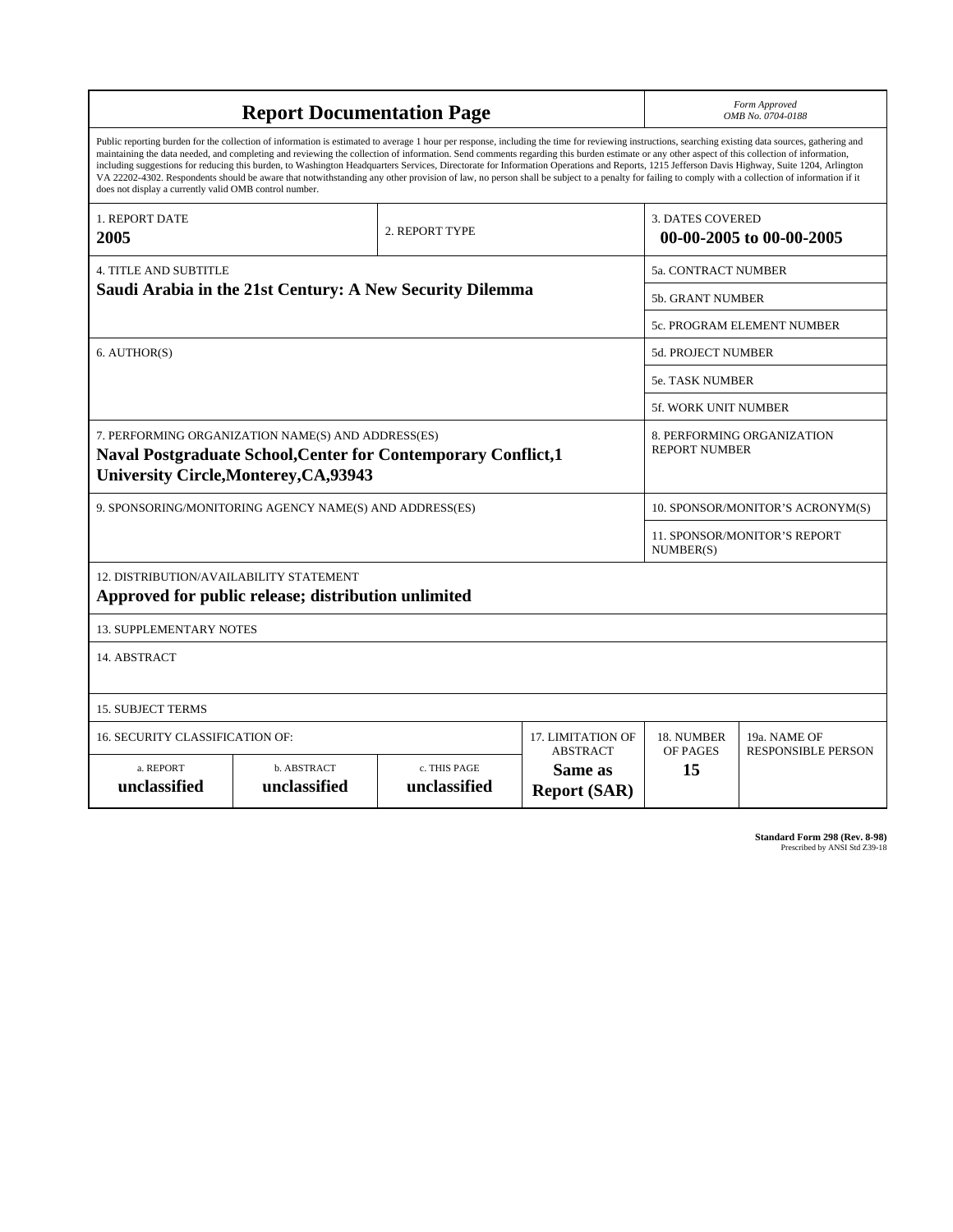mained largely impervious to any efforts promoting a more integrated regional security framework. Indeed, regional security can be best described simply as American hegemony. In addition to American predominance, there are many reasons why the regional states have not organized themselves in an overarching security construct. Continued interstate disputes, lack of a common threat perception and simple inertia have to be at the top of any list. Outside of half-hearted, but well-intentioned efforts by the sultan of Oman, none of the region's states have tried to lead the region toward military integration and collective security.2

Perhaps times are changing. Saudi foreign minister Saud al-Faisal told an audience in Bahrain in December 2004 that a new regional-security framework needed to be constructed around the following four pillars: (1) a strong, vibrant Gulf Cooperation Council (GCC) in which the members are integrated economically, politically and militarily; (2) the inclusion of Yemen; (3) a stable and unified Iraq; and (4) the inclusion of Iran.<sup>3</sup> Saud al-Faisal noted that the security of the region should not depend on the United States, but should stem from guarantees "…provided by the collective will of the international community through a unanimous declaration by the Security Council guaranteeing the sovereignty, independence and territorial integrity of all the countries of the Gulf and promising to act forcefully against any external threats." Whether or not such soaring rhetoric will be turned into meaningful action remains to be seen, but the past actions of the GCC and the Saudis provide little cause for optimism. Indeed, the speech was followed by a GCC summit notable for the lack of high-level Saudi

participation due to reported annoyance over Bahrain's free-trade agreement with the United States. The GCC, it seems, is the same as it ever was.

With the region's largest military boasting some of the most modern U.S. defense equipment ever sold to foreign customers, it seems logical that Saudi Arabia would seek to insert itself into a leadership role to work with the region's smaller and less-populous states to fashion a more coherent security framework. Saud al-Faisal's words notwithstanding, the Saudis' lack of enthusiasm for regional collective security has only been confirmed in persistent press reports suggesting that they are instead considering a route taken by other regional states – the acquisition of weapons of mass destruction (WMD) and/ or nuclear weapons. One particularly interesting report points to Saudi interest in three options for ensuring security: (1) seeking the declaration of states in the region to forsake WMD and create a WMD-free zone, (2) acquiring nuclear weapons, and (3) aligning themselves with an existing nuclear power and placing themselves under its nuclear umbrella.<sup>4</sup>

The kingdom's review of these issues as evidenced by Saud al-Faisal's December 2004 speech and the related press reports over the last 36 months reflects the House of Saud's obvious reactions to fundamental changes in the regionalsecurity environment. While the Persian Gulf and wider Middle East have always been noted by strategists for their chronic instability, events over the last several years have made a bad situation worse. The Saudis, it seems, have noticed these changes and are taking stock.

Changes to the region's security environment flow from a variety of interre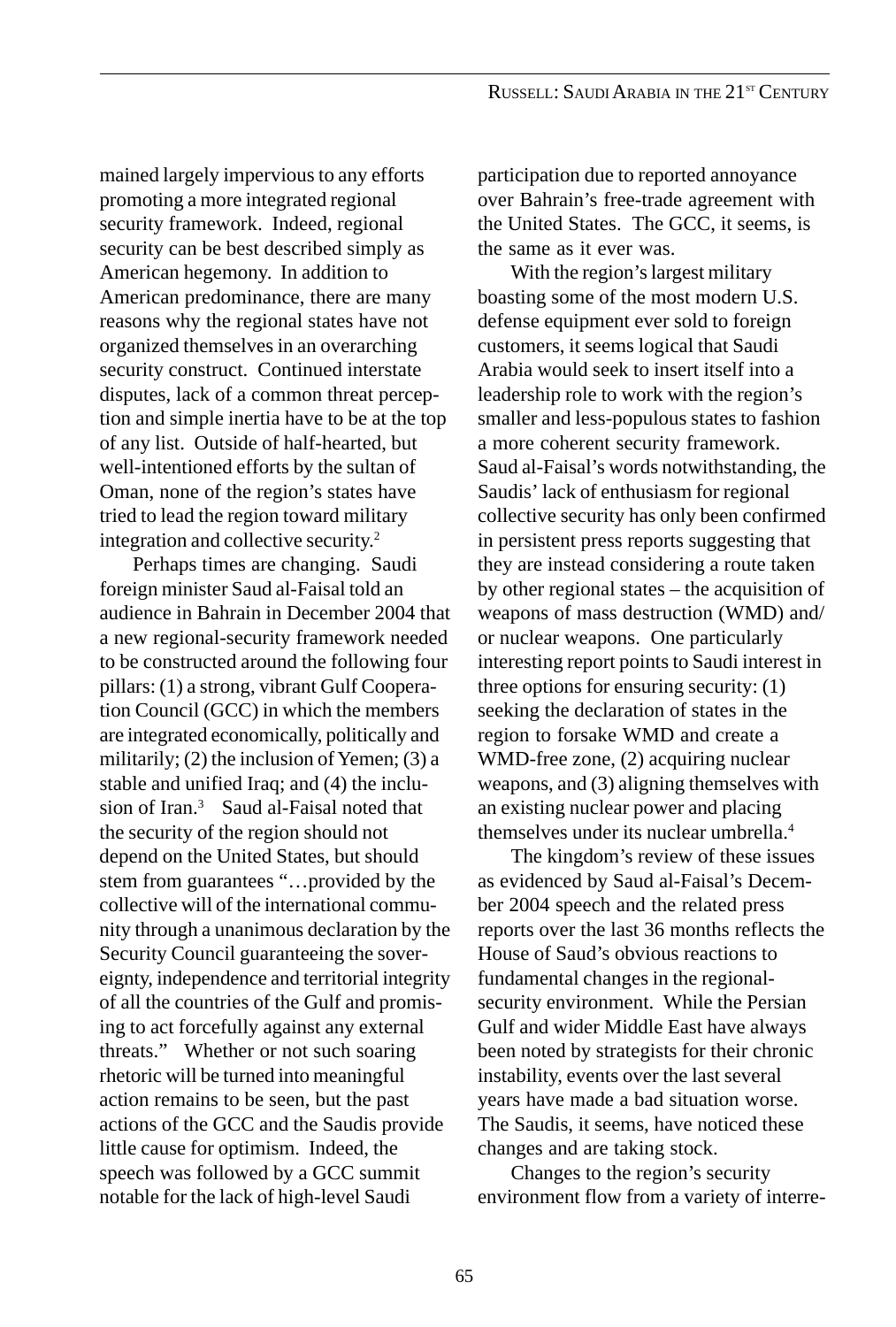lated forces. First came the September 11 attacks and the unwelcome (at least from the Saudi perspective) attention in the American press to alleged Saudi financial support for al-Qaeda in conjunction with stories of Saudi sponsorship of religious extremism through the funding of madrasas in Pakistan and elsewhere preaching a "Wahhabi" fundamentalist version of Islam to receptive Muslim audiences around the world. The situation seemed particularly acute in Pakistan, where Saudi financial support for the madrasas and the jihadists during the war in Afghanistan morphed into the Taliban, which eventually took over Afghanistan and provided al-Qaeda with a geographic base to build an infrastructure to support terrorist operations around the world.<sup>5</sup> While the press and public justifiably focused on the fact that 15 out of the 19 attackers on 9/11 came from Saudi Arabia, this alone might not have been so serious but for the wider context of U.S.- Saudi relations. There had been a decade of drift in the U.S.-Saudi security relationship, highlighted by the obvious discomfort of the House of Saud with the continuing presence of U.S. forces operating out of Prince Sultan Air Base. With the presence of these forces seized upon for criticism by emerging domestic political forces in the kingdom, the House of Saud found it could no longer quietly conduct business with the Americans out of the public view. Moreover, despite various critics pointing to an alleged cozy relationship between the Bush family and the House of Saud, it seemed unclear after 9/11 whether the Bush administration was prepared to continue "business as usual." These strains converged to undermine the U.S.-Saudi relationship; just how seriously remains to be seen.<sup>6</sup>

Second came the U.S. invasion of Iraq in March 2003 and the now-open declaration by President Bush that one of the principal objectives of using force in Iraq is somehow to transform the region into more transparent societies with fundamentally different political and economic systems. Such fundamental change is anathema to the founding principles of the kingdom as created by Abdul Aziz Ibn Al-Saud in 1932. Rumors accompanied the Iraq invasion that the United States also sought to establish a military partnership with a reconfigured Iraq that would act as a potential alternative to the strained relationship with the House of Saud. Iraq and its 112 billion barrels of oil reserves could, some argued, replace Saudi Arabia as the strategically vital U.S. partner in the region. The United States is reportedly developing a number of military facilities in Iraq that could serve as operational hubs similar to the facilities now in use in Kuwait, Bahrain, Qatar, the United Arab Emirates and Oman.7 On the political front, Bush administration policy initiatives being advanced under the rubric of the Middle East Partnership Initiative (MEPI) seek to help create new governmental political and economic institutions that will embrace transparency and accountability. The Saudis have neither signed up for any of the MEPI programs nor embraced the administration's broader calls to transform the region. Perhaps unsurprisingly, forcible regime change in Baghdad has not been embraced in Riyadh. Indeed, as will be discussed later, a new Shiite government in Baghdad represents a potential threat to the kingdom. While important in and of themselves, the limited municipal elections in February 2005 do not represent a rush to fundamentally alter the political status quo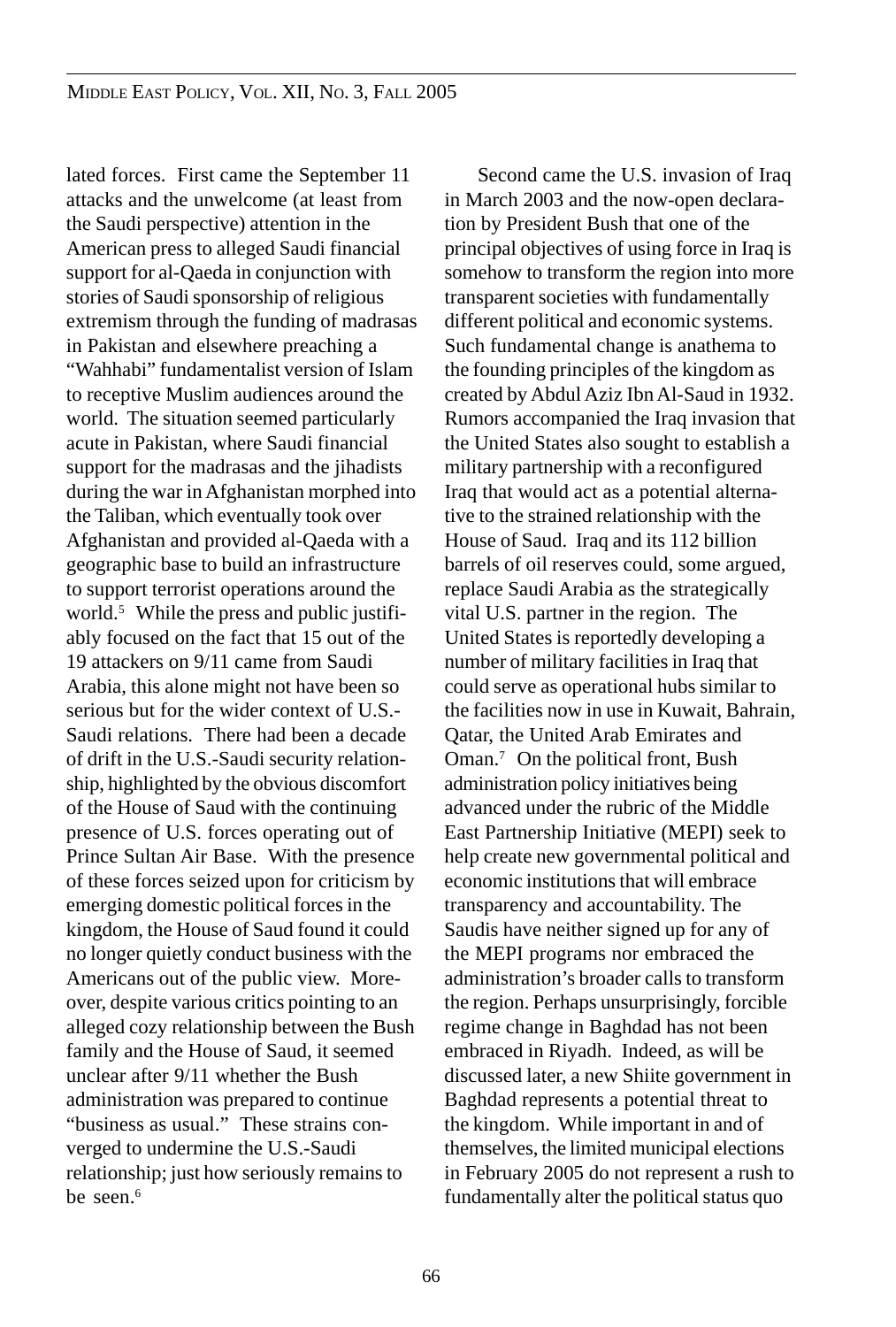in the kingdom in ways that meet the overarching U.S. goal of advancing freedom and democracy in the region.

Third have come the unfolding revelations by the IAEA that had been long suspected by many – that Iran is engaged in a comprehensive and systematic program to develop fissile material outside of international oversight. There appears little doubt in some quarters that Iran intends to develop its own nuclear weapons, going the route of other regional states – Pakistan, Israel and India. This program, in conjunction with the development of long-range missile capabilities, potentially provides Tehran with the means to put a variety of regional capitals at risk, opening the door to a coercive political and military framework designed to support Tehran's regional objectives. The prospect of a nucleararmed Iran with long-range missiles promises to establish a new strategic factor of analysis for states throughout the region.

Last, but not least, is an emerging and complicated domestic political landscape within the kingdom that is forcing the ruling family to play to its varied "publics" at the same time it is waging an increasingly active war against an entrenched militant infrastructure. The impact of internal politics and the battle against al-Qaeda are both difficult gauges in the context of the House of Saud's decision-making process on how to ensure its long-term security. Western observers are often quick to dismiss Saudi domestic "politics" per se, but the House of Saud governs by consensus and has done so successfully since the inception of the kingdom. Maintaining consensus – a process that is largely opaque to all but the best-informed observers – has become increasingly complicated

for the Saudi leadership over the last decade. The impact of these domestic complications on security issues is difficult to discern. It can and should, however, be subjected to some informed speculation by governments that are interested in trying to forestall the Saudis from acquiring new and threatening military capabilities, whether long-range missiles or nuclear weapons.

In short, strategic, regional and domestic factors are all combining and overlapping to create a profound security dilemma both for the regime and the nation. Seen within this framework, it is not surprising that the Saudis would be giving serious thought to the most appropriate way to ensure their security.

# **SMOKE AND FIRE?**

Growing Saudi concern over its security dilemma can be detected in the smoke wafting around this issue. It started appearing in the fall of 2003, with further hints throughout the winter and spring of 2004. Following the September 18, 2003, story in *The Guardian* on the options under consideration to ensure Saudi security*,* the London-based Saudi daily *Al-Sharq al-Awsat* published an editorial on October 8 titled "Yes, We Fear Iran's Uranium." The editorial, penned by editor Abd Al-Rahman Al-Rashad, dismissed the idea that the Iranian nuclear program was directed at threats from the United States and Israel: "The Iranians are enriching uranium to produce nuclear weapons aimed, essentially, at its neighbors, mainly Pakistan. However, the danger encompasses the other neighboring countries as well, such as Saudi Arabia, Oman, Iraq, Afghanistan, Turkmenistan and Azerbaijan…."8 The editorial further opined,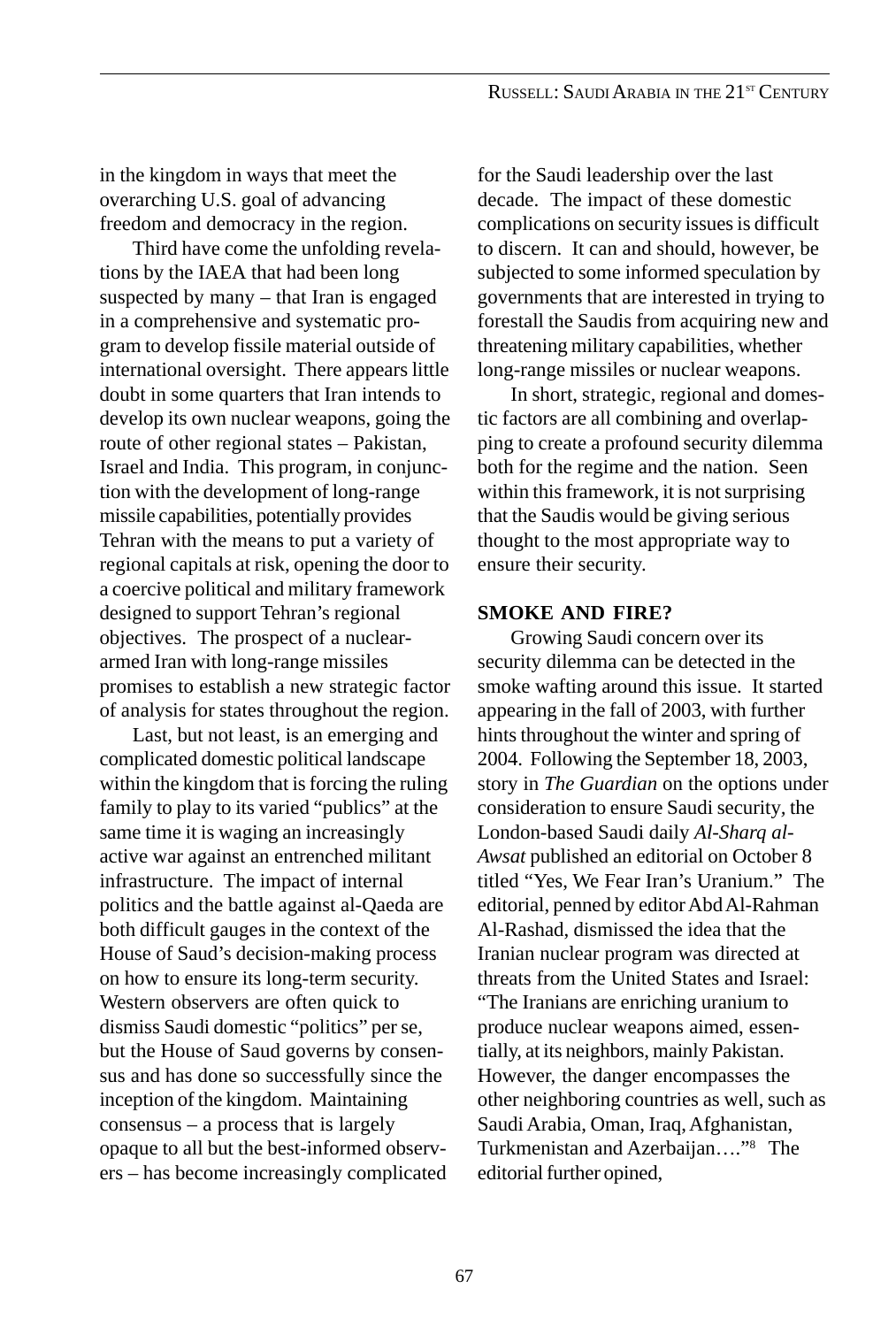We fear Iran's intentions in producing nuclear weapons because we understand very well, given the history of conflicts in the region, that Iran will push us toward one of the two tragedies: The simpler tragedy is that Iran will ignite the spark of the nuclear arms race in our poverty-stricken region, whose governments will begin to purchase these ecologically dangerous toys at an unbelievably high price. The second tragedy is that the arms race will result in putting these insane weapons to use.<sup>9</sup>

Following the *Al-Sharq al-Awsat* editorial, UPI reported in October 2003 that

Saudi Arabia and Pakistan had concluded a "secret agreement on nuclear cooperation" following a visit by Crown Prince Abdullah to Pakistan.10 According to the report, Abdullah and Pakistani

**Some analysts go further, suggesting that China aspires to replace the United States as the guarantor of Gulf security and wants to craft a strategic partnership with the Saudis as part of such a plan.**

President Pervez Musharraf agreed to exchange Saudi oil for Pakistani nuclear "know-how and expertise."11 The leaders also reportedly discussed the possibility of Pakistani troops deploying to the kingdom, presumably to provide added assurance against external threats. Other reports went further, suggesting that agreement was reached during these meetings to station Pakistani nuclear weapons on Saudi soil.<sup>12</sup> During meetings in Islamabad on October 4, 2004, Pakistani and Saudi delegations were rumored to have discussed "ways to undertake a joint venture in the production of arms and ammunition, armored fighting vehicles, missiles and tanks."13 All recent activity seems consistent with previous Saudi support for and interest in Pakistan's nuclear and missile programs, consisting of alleged Saudi royalfamily representation at a Pakistani ballisticmissile test in May 2002 and a visit by Saudi Minister of Defense and Aviation Prince Sultan in May 1999 to the Pakistani uranium-enrichment facility at Kahuta.14 Some allege that Saudi Arabia provided Pakistan with critical funding and other support to help Pakistan absorb the substantial costs of building a nuclear capability.15

Further commentaries have emerged

highlighting the Saudi-Pakistani connection as well as a rumored Sino-Saudi connection, stemming in part from the \$3 billion to \$3.5 billion Saudi acquisition of 40 to 50 Chinese CSS-2 missiles in the late 1980s. Given China's past

history of involvement with the Pakistani missile and nuclear programs, it is argued that a Sino-Saudi-Pakistani connection becomes even more plausible.<sup>16</sup> A further twist on this line of reasoning has been offered, noting that Saudi Arabia is now China's primary source of imported oil, a relationship that will only become more pronounced over the next 20 years, assuming the Energy Information Administration's projections provide an analytically sound baseline.<sup>17</sup> The president and chief executive of Saudi Aramco, Abdallah Jumah, in fact, recently indicated that the world's largest oil company will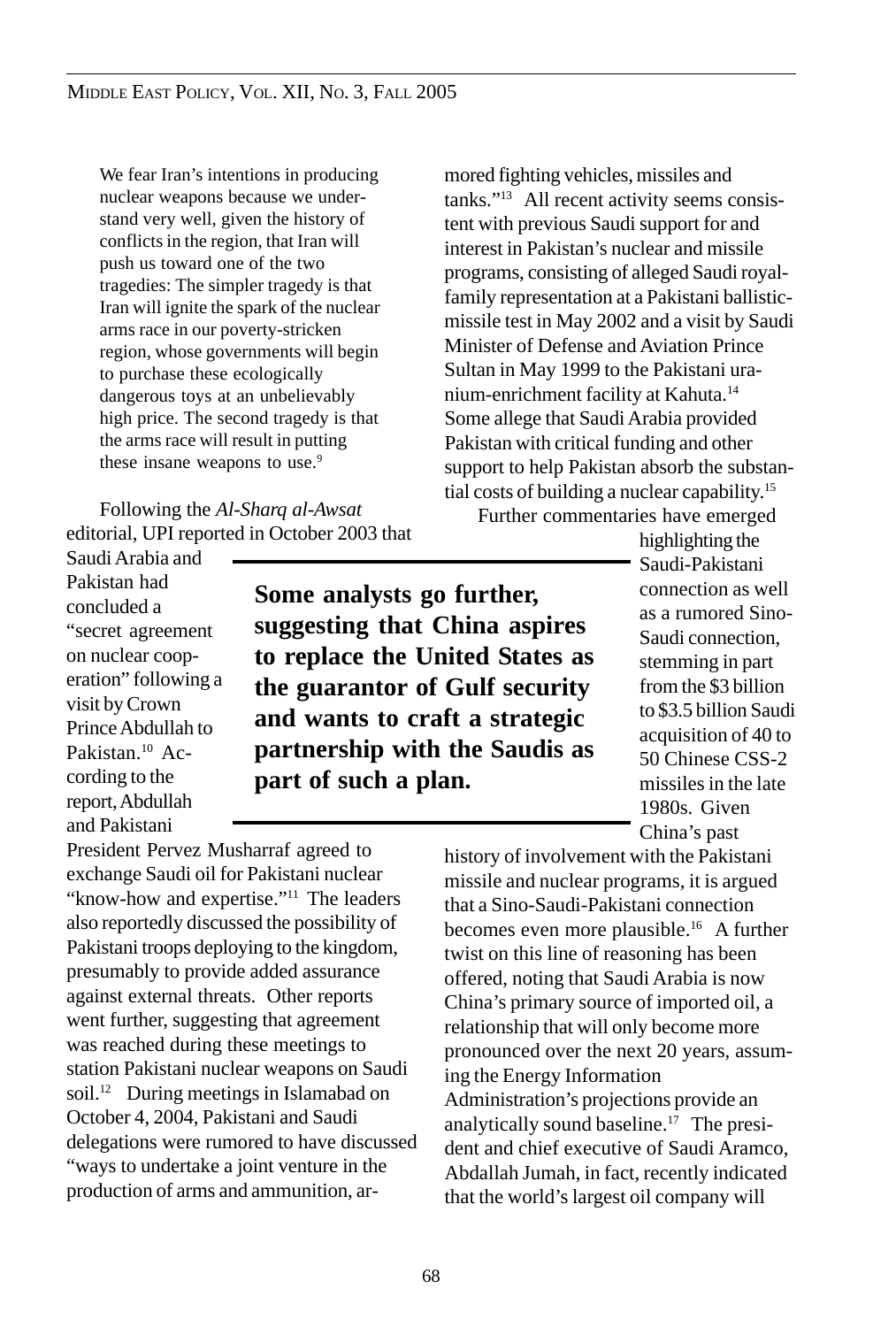work hard in the years ahead to increase exports to China.18 The EIA projects that China may be importing up to 10 million barrels of oil per day by 2020, with most of this coming from Saudi Arabia and other Gulf producers, a significant increase from today's levels of approximately 500,000 barrels per day from Aramco.<sup>19</sup> These factors, in a dangerous neighborhood, might combine to make a more robust military Sino-Saudi security relationship attractive to the Al Saud leadership in the years ahead.20 Some analysts go further, suggesting that China aspires to replace the United States as the guarantor of Gulf security and wants to craft a strategic partnership with the Saudis as part of such a plan. $21$ 

What is to be made of this reporting, and which of these issues constitute actual fires rather than mere smoke? The flurry of reporting and follow-on analysis provides national-security academics and professionals with a useful means to analyze the kingdom's security predicament in the new century. The task is admittedly difficult. There is no open debate within the kingdom about security strategy, and senior princes rarely talk about these issues in public except to repeat shopworn statements of policy. Discerning and deducing Saudi signals and intentions is at best a haphazard process. It must be attempted, nonetheless, if the United States and the international community are to address what may be the next, and arguably most crucial, proliferation challenge in the region. As part of this process, the kingdom's search for security needs to be framed in a broader context that can guide analysts and policy makers to understand the interrelationships among various Saudi motivations and interests.

Constructing such an analytical framework can then inform strategy and policy aimed at addressing the potential issue of Saudi proliferation.

The public Saudi position on proliferation and nuclear weapons is clear. Highranking officials in the kingdom repeatedly renounce interest in acquiring nuclear weapons, pointing to Saudi Arabia's accession to the Nuclear Nonproliferation Treaty (NPT) in October 1988 and its consistent position calling for the creation of a WMD-free zone in the Middle East. (Saudi Arabia also ratified the Chemical Warfare Convention in 1996.) A press release posted on the website of Saudi Arabia's Washington Embassy summarily states: "Reports that Saudi Arabia is considering acquiring nuclear weapons are baseless and totally false. Saudi Arabia has long advocated for a Middle East that is free of nuclear, biological and chemical weapons, and there is no basis to change current policies." $2^2$  Deciding to acquire nuclear weapons would clearly place Saudi Arabia outside its NPT commitments. Recent Saudi statements confirm these positions. Saud al-Faisal flatly denied that the kingdom would develop nuclear weapons in response to Iran's acquiring them, stating, "No, we will not [build our own nuclear weapons]. We do not believe that it gives any country security to build nuclear weapons."<sup>23</sup> These statements have not ended the speculation and seem at odds with indications that the Saudis have expressed interest in the IAEA smallquantities protocol, which would free the Saudis from reporting up to 10 tons of natural uranium, 20 tons of depleted uranium (depending on enrichment levels) and 2.2 pounds of plutonium.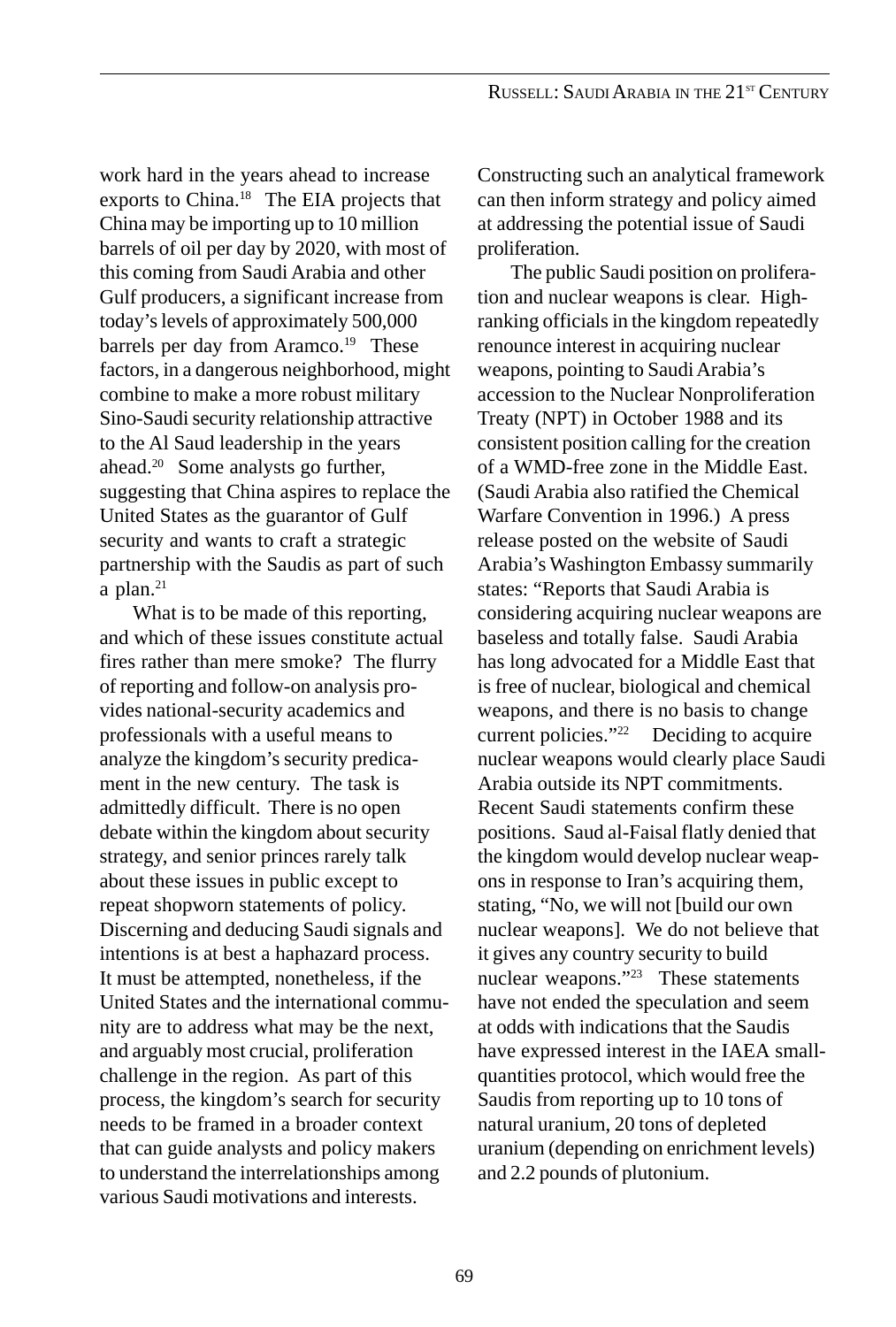# **LOOMING CSS-2 REPLACEMENT DECISION**

The Saudis face a near-term "wedge" decision on the proliferation issue: whether to replace or upgrade CSS-2/DF-2 missiles bought from the Chinese in the late 1980s in the aftermath of the Iran-Iraq War. The Saudis purchased 50-60 missiles with conventional warheads and a dozen-odd transporter erector launchers, which are deployed at two sites with four to six launch pads per site. This protracted strategic bombardment of both Tehran and Baghdad, while of limited military utility, had a profound psychological impact on the leadership of both states. The missile purchase followed a decision by the United States not to sell the kingdom surface-tosurface missiles. In going to the Chinese, the Saudis demonstrated interest in diversifying their arms-sales relationships. This was also indicated by their purchase of advanced Tornado aircraft from the British after repeated difficulties in acquiring F-15s from the United States in the 1980s. But, while the Tornado purchase made sense in terms of Saudi security requirements, given the pre-eminent role of the Royal Saudi Air Force in defending the kingdom, the link between the CSS-2 and legitimate military requirements always seemed more tenuous. With a 2,650 kilometer range and a reported circular error probability of nearly a kilometer, it was always difficult to identify the military utility of such a conventionally armed missile. This led various commentators to suggest that the missiles boasted a nuclear payload.

Whatever the reason for the original purchase, the Saudis must now decide whether to replace this aging system. The Chinese are fielding a second-generation,

solid-propellant missile (DF-21A), which means that training and support for the liquid-fueled CSS-2 will become increasingly more complicated and expensive.24 The Saudis face a decision on whether to allow the CSS-2 to lapse into obsolescence or replace it with a next-generation system. The Saudis have a number of options: (1) phase out the CSS-2 from the force structure and abandon the long-range missile program, (2) upgrade to a new missile and conventional warhead, (3) upgrade to a new missile with a nuclear warhead, and (4) opt for a new missile with an unconventional warhead.

Choosing among these options forces the Saudis to confront the kingdom's increasingly complicated security dilemma, the heart of which is arguably the state of the U.S.-Saudi partnership.

### **A WEAKENED U.S.-SAUDI PARTNERSHIP**

Saudi Arabia's relationship with the United States has remained at the heart of the kingdom's quest for security since its founder, Ibn Abdul Aziz Al Saud, met with President Roosevelt in the Great Bitter Lake in February 1945. That meeting placed a political face on the growing commercial relationship (dating to Standard Oil of California's concession in 1932) and Saudi Arabia's gradual emergence as the dominant player in the world's oil markets.

As it evolved over the twentieth century, the U.S.-Saudi partnership formed around a number of critical political, economic and military pillars:

- U.S. companies the Aramco partners would exploit Saudi oil reserves and build out the Saudi energy infrastructure;
- At the political level, the United States would regard the security of the king-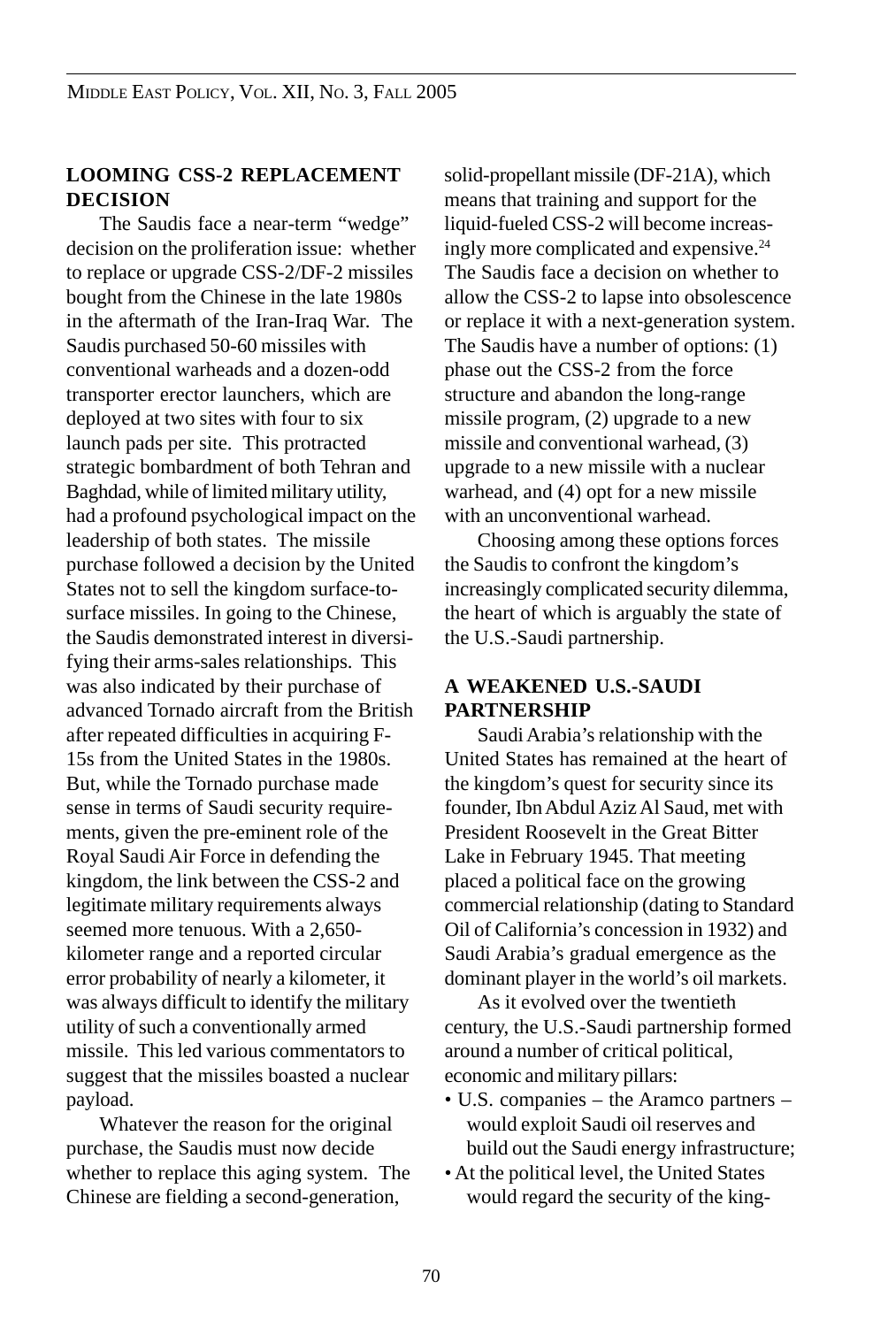dom as a "vital" interest – a commitment conveyed to the House of Saud on a number of occasions in the post-World War II era – and would use force and/or deploy forces to the kingdom if necessary on those occasions when the House of Saud and the U.S. political leadership agreed that the situation warranted;

• The United States would seek to develop Saudi internal and external security capabilities through the sale of defense

equipment and training supported by the presence of advisory elements to help manage the complicated programs and day-to-day training activities;

• The Saudis would use their influence as the dominant supplier within OPEC and world oil

**The partnership has drifted into decline as the United States during the 1990s increasingly focused on solving the Arab-Israeli dispute and containing Iraq and Iran, subjecting the House of Saud to growing domestic political pressures stemming from the prolonged presence of U.S forces in the kingdom.**

structive and moderating influence in OPEC, other central elements of the partnership now appear in question. While one hears various high-level Bush administration officials make the usual supportive diplomatic statements about the U.S.-Saudi relationship, there is little doubt that various parts of the Bush administration's nationalsecurity bureaucracy – mostly located in the Defense Department – are now openly questioning the value of the Saudi partnership. Moreover, the constituency in the

> State Department's Near and South East Asia Bureau that provided important internal bureaucratic support for the relationship has eroded and gradually been subsumed by a bureaucratic constituency emphasizing the centrality of the U.S.-Israeli partnership to

markets to ensure that crude reached the market in a relatively predictable stream;

- The Saudis would generally support U.S. interests in the region, such as the Middle East peace process, though it would not take the lead publicly in supporting these interests;
- The United States would not push substantial internal political or economic reform, leaving the House of Saud to fulfill its part of the tacit bargain.

While Saudi Arabia remains a con-

achieving U.S. regional objectives.<sup>25</sup> Saudi Arabia now also has few friends in Congress. Protection of Saudi territorial integrity and the maintenance of the House of Saud are no longer routinely described as "vital" U.S. interests. To be sure, the U.S.-Saudi partnership has always been a marriage of partners that could not be more culturally and historically dissimilar. But both parties made a conscious decision to ignore and work around their incongruencies to build a security partnership that has proven remarkably durable.<sup>26</sup>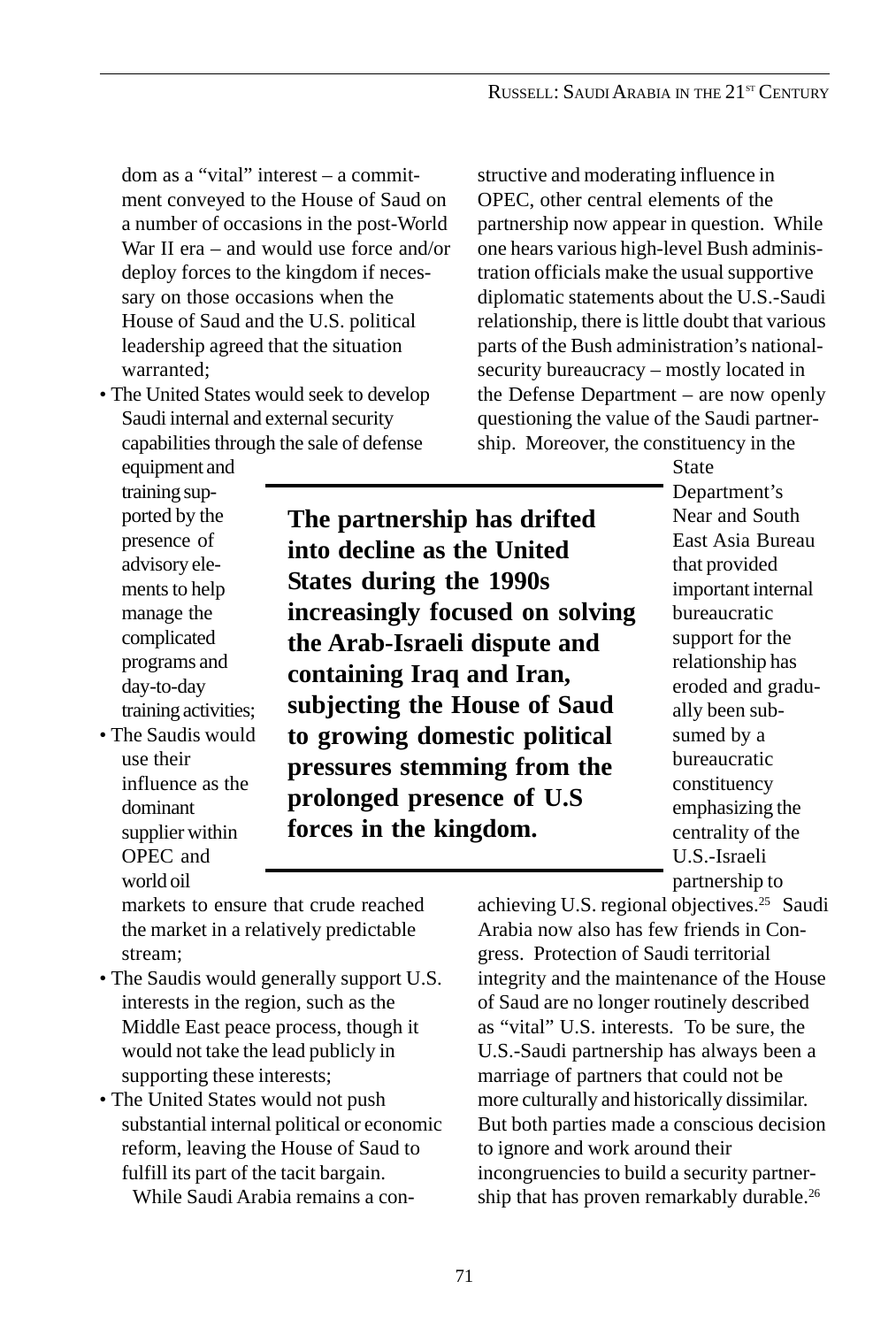The partnership arguably reached its apex in the 1980s, when, backed by the CIA and the White House, the two countries embarked on covertly opposing the Soviets in Afghanistan and various other adventures around the globe to combat an illusory communist menace. Since then, however, the partnership has drifted into decline as the United States during the 1990s increasingly focused on solving the Arab-Israeli dispute and containing Iraq and Iran, subjecting the House of Saud to growing domestic political pressures stemming from the prolonged presence of U.S forces in the kingdom.

The September 11 attacks unleashed a torrent of unflattering stories about the kingdom's alleged support for terrorists around the globe, stemming partly from the fact that 15 of the 19 hijackers came from Saudi Arabia, but also due to the apparently unregulated financial support for charities suspected of links to al-Qaeda. The formulation of these stories identifies the Saudis as the source of the Wahhabi "extremist" religious ideology, which has been aggressively exported throughout the world with active Saudi political and financial support. Thus, the formulations go, the Saudis are now regarded as an enemy in the global war on terror.<sup>27</sup> Constant battering in the press has taken its toll on those within the kingdom's leadership who would continue to support a strong U.S.-Saudi strategic partnership.

The Bush administration's repeated and forceful enunciations of a strategy to transform the Middle East into a series of democratic states have placed additional pressures on the degraded Saudi-United States partnership.28 Indeed, one of the implicit understandings throughout the post-World War II era was that the United

States would not overtly push the House of Saud to institute political and economic reforms. Clearly, this understanding is no longer operative. The Bush administration appears determined to actively push all countries in the region towards fundamental political and economic reforms. This places the monarchy on a long-term collision course with the United States.

### **A DETERIORATING REGIONAL ENVIRONMENT**

At the same time that the U.S.-Saudi relationship has been drawn into question, regional developments have taken a dramatic turn for the worse – at least from the Saudi perspective. While the death of Yasser Arafat and the emergence of the democratically elected Palestinian leader Mahmoud Abbas is a welcome development, the last four years have seen the emergence of militant hardliners on both the Israeli and Palestinian sides who appear uninterested in reconciliation and accommodation. The sway of these groups, in combination with the de facto U.S. abandonment of its policy of acting as an "honest broker" in the peace process, has created a seemingly permanent landscape of conflict that feeds a radicalizing (and anti-U.S.) mass psychology that regimes throughout the region must deal with as a factor in their internal and foreign policies.

The U.S. invasion of Iraq represents another threatening feature on this already troubled regional landscape. However much the Saudis may have disliked Saddam, the prospect of a Shia-led pseudo democratic confederation in Iraq (a bestcase scenario) can hardly be any more palatable in Riyadh. The Saudis would face the prospect of a potentially powerful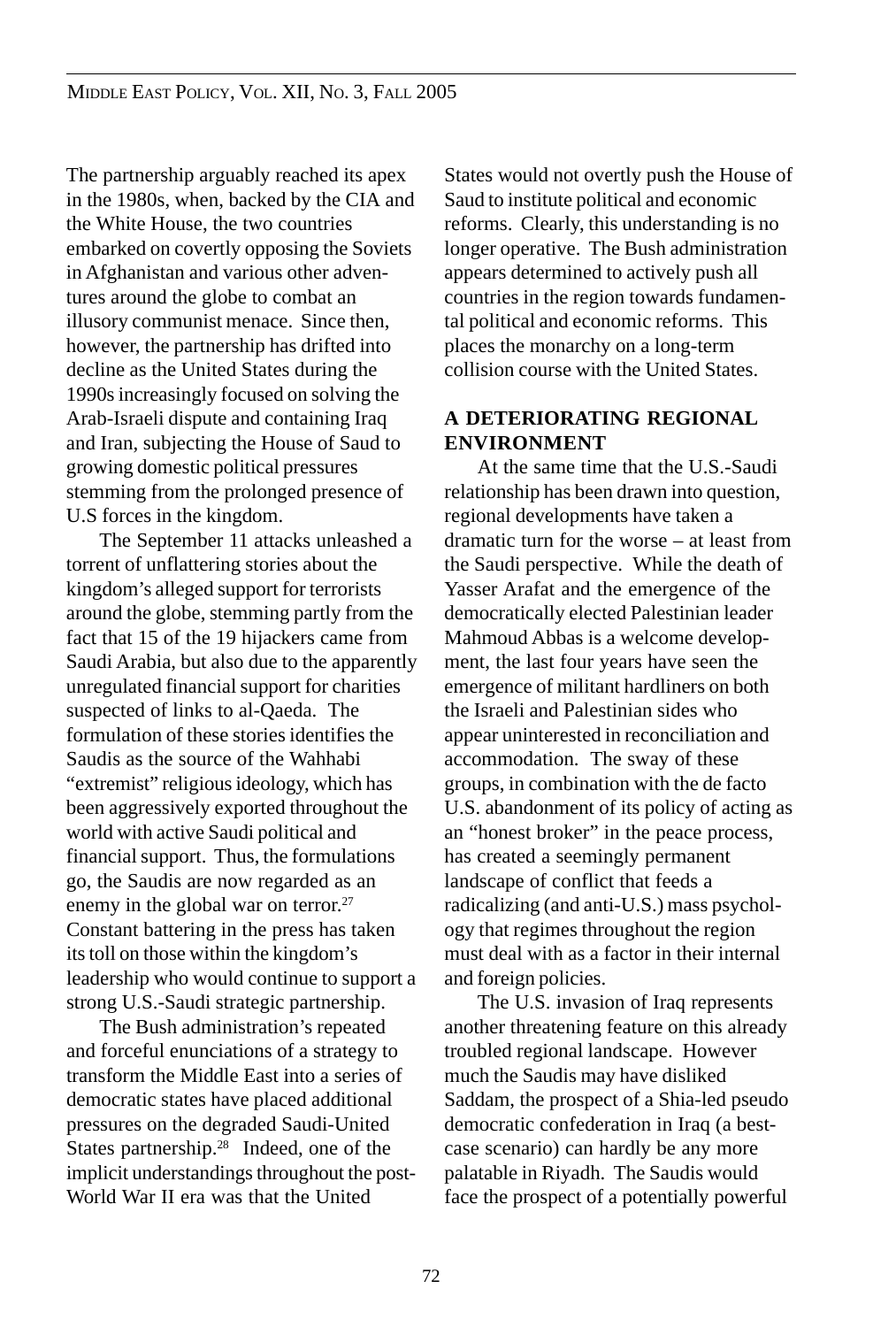neighbor representing a profound political and religious threat to the kingdom. A politically successful Iraq administered by its Shia majority would place the Saudi monarchy in a difficult position politically, since it is already under pressure to speed up the kingdom's political reforms. The emergence of a Shia-dominated Iraq also would exacerbate the Saudi regime's strained relations with the Shia throughout the region, but particularly in the kingdom's Eastern Province.

Other scenarios in Iraq are hardly much better for the Saudis. The potential splintering of the country into fiefdoms defined along ethnic, tribal and sectarian lines creates the prospect of one massive headache along Riyadh's unpoliceable northern frontier. An Iraq consumed with ethnic, tribal and sectarian warfare providing a base of operations for money, men and materiel that can be funneled into al-Qaeda's infrastructure in the kingdom is another potential negative outcome of regime change in Baghdad. In sum, it's difficult to see an outcome in Iraq that will ease Saudi Arabia's threat perception and enhance its sense of security.

But if the day-to-day violent spiral in Iraq is cause for concern in Riyadh, Iran's apparently inexorable march towards developing its own nuclear capability represents an even more serious challenge. Tehran's intentions seem clear to most observers. It has built a redundant and hardened nuclear infrastructure that is all but impervious to an Osirak-type attack, and its hard-line religious leadership has repeatedly stated it will neither abandon its nuclear program nor place it under meaningful international oversight. In the context of Iran's mature and apparently successful long-range missile program, the

Islamic Republic appears positioned to eventually become the world's next nuclear power with the ability to deliver a nuclear weapon to a range of at least 1,250 miles. Iran's August 2004 test of an enhanced Shehab-3 medium-range missile capable of carrying a 2,250 pound warhead only confirmed Tehran's ability to reach targets throughout the region, including Riyadh. $^{29}$ Iranian officials have repeatedly claimed that its nuclear program is intended to supply fuel for reactors that can generate up to 7,000 megawatts of electricity by 2020, when Iran's oil reserves will start to decline. It is unlikely that the House of Saud finds any solace in the hollowsounding claims by Iran's leadership that it is only developing nuclear power for peaceful purposes.

# **POLITICS AND NATIONAL DEFENSE**

The May 12, 2003, attacks in Riyadh on Western housing compounds and the ensuing violence over the next two years leave no doubt that the House of Saud has finally awakened to the serious threat posed by al-Qaeda. The extent of its network throughout the kingdom serves as a cruel reminder that al-Qaeda continues to pursue a primary mission, as articulated by Osama bin Laden: to destabilize the kingdom and remove the apostate House of Saud from power. The emergence of an activist militant infrastructure is a complicating factor for the regime as it contemplates growing uncertainties in the domestic political environment that will invariably affect any security strategy to mitigate external threats.

The complexities of the Saudi domestic political environment and the challenges facing Crown Prince Abdullah and the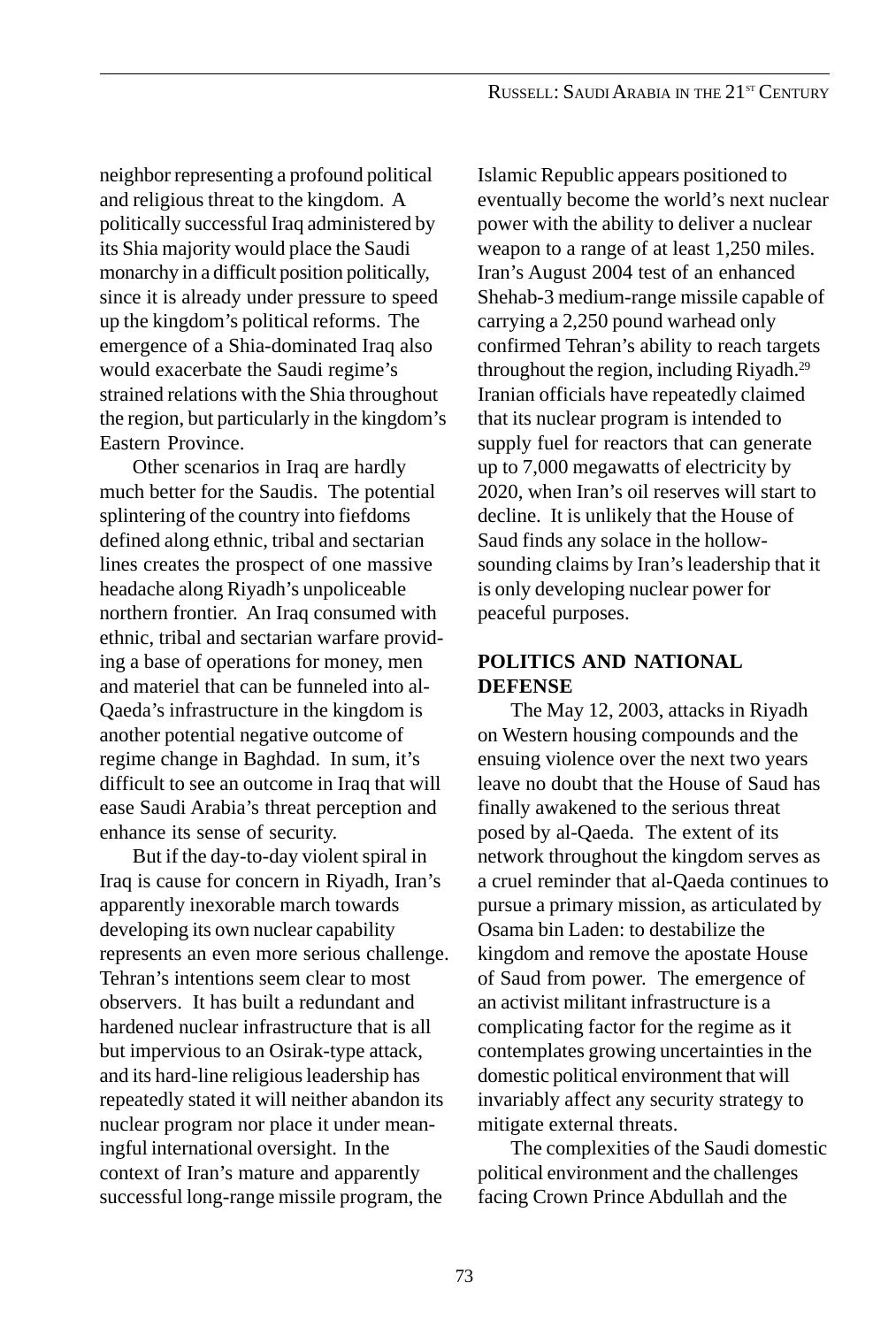royal family cannot be overstated. They must mobilize the fight against al-Qaeda while simultaneously preserving consensus within the royal family and negotiating reform among the important players on the domestic scene.

Crown Prince Abdullah has cautiously initiated a domestic political process that seeks to address the many difficult issues facing the kingdom: the role of women, lack of economic diversification, the place of the religious establishment in governance and reform, and the kingdom's role within the region and with outside powers – to name a few. Internal discussion of the nation's external security is absent from the "National Dialogue" forums held over the last two years. However, some of the "petitions" presented to Abdullah by socalled reformers have linked the need for internal reform with the changing external environment. In February 2003, petitioners presented Abdullah with a "National Reform Document" that complimented the crown prince for stimulating an internal debate: "It is a commendable course that generated support among a score of your brothers and sons among the citizens, who are worried about the dangers facing their country since September 11, 2001. For instance, [the region is] threatened with military action, intervention in internal affairs and redrawing the whole regional map." The petitioners further stated their solidarity with the ruling family "…in facing all dangers which threaten our country's present and future. And they see that those dangers require serious reforms to strengthen relations between the leadership and the community." Another related group of pro-reform petitioners reiterated their concern about the growing terrorist threat to the kingdom and, in a September 24,

2003 letter to Abdullah, called for a rejection of "…all kinds of extremism and violence and terrorism" in the kingdom.30 It is clear in these and other passages in the petitions that certain parts of the Saudi domestic political diaspora recognize the link between security (both internal and external) and governmental reform and want the issue openly discussed.

The process of domestic political reform will, if nothing else, place security issues in a broader domestic political bargaining framework as the House of Saud navigates between competing constituencies. There are rumors of internal schisms within the royal family itself on the pace and direction of internal reforms. And, while the regime may seek to limit treatment of an issue that has always been limited to dialogue among senior family members, it seems clear that the outcome of the kingdom's internal debate could have a profound impact on its approach to security strategy.

While the removal of U.S. operational forces from Prince Sultan Air Base eliminated a domestic political irritant for the regime, broader treatment of the status of the U.S. relationship must logically appear at the top of any list of issues to discuss. While Saudi Arabia has relied on U.S. protection for most of the twentieth century, due to a conscious commitment by the royal family, it is unclear that there is still consensus on this issue. Moreover, it is almost certainly the case that powerful domestic constituencies do not want to continue the U.S.-Saudi relationship on the same basis. Public opinion forms a supporting backdrop on this issue, in which a variety of opinion polls show overwhelming disapproval of U.S. policies and of the United States more generally. Both the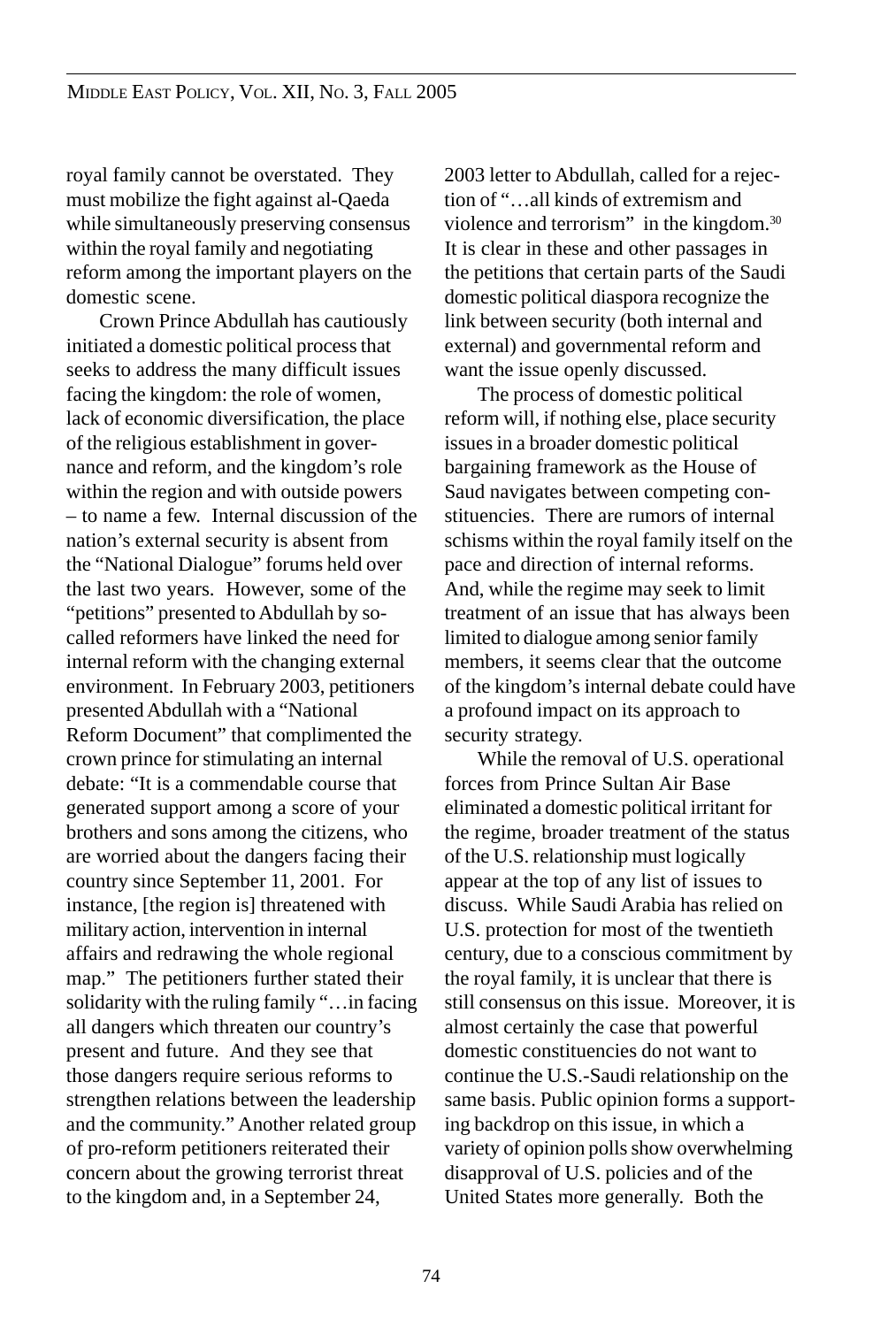religious establishment and dissident clerics seem united in this opinion. Consistent with doctrine of *tawhid*, these actors are said to endorse the view that the United States must be ejected from the region as an infidel regime engaged in a war on Islam. There is much common ground here between al-Qaeda and certain elements of the religious establishment. There are also rumored splits in the family on this issue, pitting Interior Minister Prince Nayef and others against Crown Prince Abdullah.<sup>31</sup>

Recent pronouncements by some dissident clerics calling for the ejection of the United States from the region bring an added layer of complexity to the domestic political landscape.32 In November 2004, these clerics released a fatwa urging support for the jihadist forces in Iraq battling the U.S. occupation, asserting that "…resistance is a legitimate right. In fact it is a religious duty…"33 Several prominent Sunni scholars signed the fatwa – Awad Al Qarni, Salman Al Awdah and Safar Al Hawali. This fatwa followed a May 2004 pronouncement by Saudi dissident cleric, Nasser bin Hamed Al Fahad, that provided al-Qaeda with a legal justification for using weapons of mass destruction, stating, "If the nonbelievers are not going to be pushed away from Muslims unless weapons like WMD are used, then it is legal to use such weapons to kill them all and destroy their crops and offspring."34

These clerics represent new and powerful actors in the kingdom's domestic politics. It's becoming increasingly difficult for the regime to simply throw these dissidents in jail, the regime's preferred course of action over the last decade. Two of the main clerics, Safar Al Hawali and Salman Al Awdah, have carved out a role

for themselves at the national level. The clerics are said to represent certain strands of thought that resonate within the statesponsored religious establishment and broader conservative elements in Saudi society.<sup>35</sup> While they differ in terms of their support for the regime, they are more united in their xenophobic message, which is both strongly anti-Shia and anti-Western. If the clerics are not united on the outlines of domestic political reform, they are united in opposition to both the prospect of a Shiadominated government in Baghdad and the U.S. presence in the region, which is aiding and abetting the ascent of the Shia on their doorstep. The House of Saud eventually must address the contradictions between its partnership with the United States and the arguments for ending the relationship being advanced by a powerful domestic political constituency that has been a central pillar of the regime's governing structure. The confluence of positions between the dissident clerics and the religious establishment restricts the House of Saud's bargaining power on domestic and international issues, since the regime's legitimacy stems from its historic pledge to uphold the conservative tenets of Wahhabi Islam in coordination with the religious establishment.

The shrinking domestic political maneuvering room may help explain the caution in placing new military orders with the United States. There have been no major arms sales since the 1997 purchase of the F-15I fighter aircraft. The eroded U.S.-Saudi political partnership cannot but lead to the re-emergence of the doubts frequently voiced by the Saudi leadership during the early 1980s about the reliability of the United States as a supplier of advanced weaponry. The issue of U.S. reliability becomes critical given the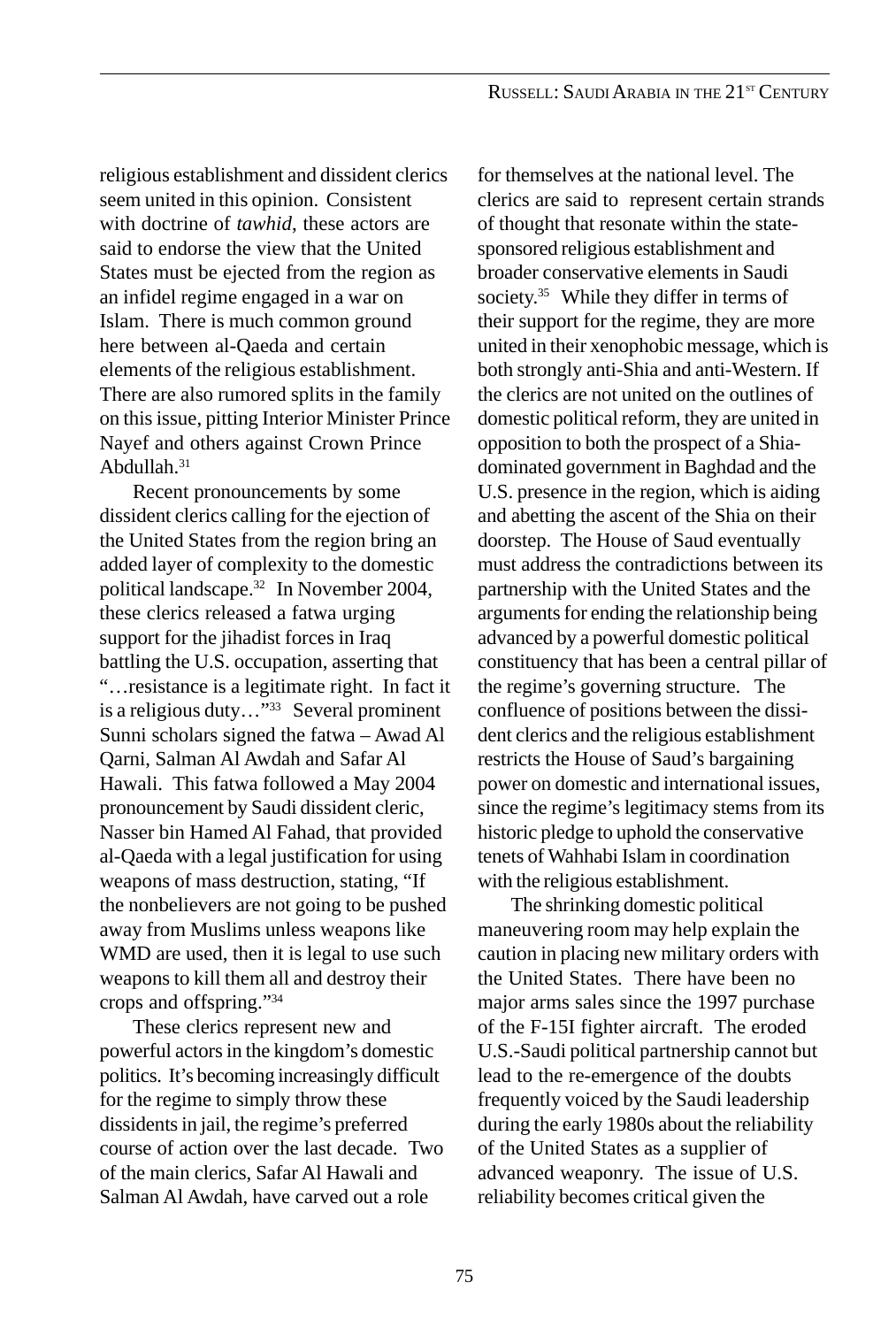dependence of the Saudi Arabian Armed Forces (SAAF) on the continuous flow of spare parts and logistical support from the United States and the accompanying phalanx of U.S. contractors. Any disruption will quickly lead to a deterioration of the kingdom's ability to defend itself with conventional military force. The regime's dependence on the U.S.-supported and supplied Saudi Arabia National Guard (SANG) constitutes another difficult issue. SANG's primary mission of protecting both the regime and the oil fields may be even more important than the combat capabilities of the SAAF. Altering the U.S. security partnership in a way that leads to deterioration in the conventional military capabilities provided by the Ministry of Defense and Aviation and Office of the Program Manager for the Saudi Arabia National Guard organizations only increases Saudi Arabia's vulnerability to external and internal threats, making asymmetric security capabilities that much more cost effective.

House of Saud decision-making on issues related to external defense and national security traditionally has been exercised by a relatively few actors in the ruling family. It remains unclear how the senior leadership will address these new domestic political pressures and the plethora of emerging actors from across the political spectrum. But all these factors militate against a business-as-usual approach and suggest a new and more complicated set of factors that will shape the kingdom's security strategy in the years ahead.

#### **POLICY IMPLICATIONS**

The opposition of the United States to nuclear and other WMD proliferation is

unequivocal, and a decision to proliferate by Saudi Arabia obviously would have disastrous consequences for the U.S.- Saudi partnership and the wider regional security environment. The critical question for policy makers and the international community must be to identify the instruments of national power that can usefully influence the House of Saud's decisionmaking calculus to prevent a decision to proliferate. In considering how to approach the issue, it is important that the United States openly concede the gaps in its knowledge about the motivations and intentions of the members of the senior leadership (and other important domestic actors) who will play a role in shaping Saudi Arabia's approach to protecting the kingdom. The difficulties of penetrating what is largely an opaque decision-making environment cannot be underestimated as the United States thinks about fashioning an effective counterproliferation policy.

A few guidelines suggest themselves:

- Both the internal and external security environments of the kingdom must be adjusted to reduce its sense of insecurity.
- Coercive diplomacy and rhetoric directed at Saudi Arabia is likely to backfire, providing further ammunition to internal actors calling for a reduced U.S.-Saudi security partnership. Instead, the United States should quietly assist the regime's internal battle against al-Qaeda. This can help provide the House of Saud with the space to manage the process of internal political evolution while simultaneously battling the militants.
- Forestalling Iranian acquisition of fissile material that could be used for nuclear weapons is obviously a central challenge that will affect the security of all regional states, including Saudi Arabia.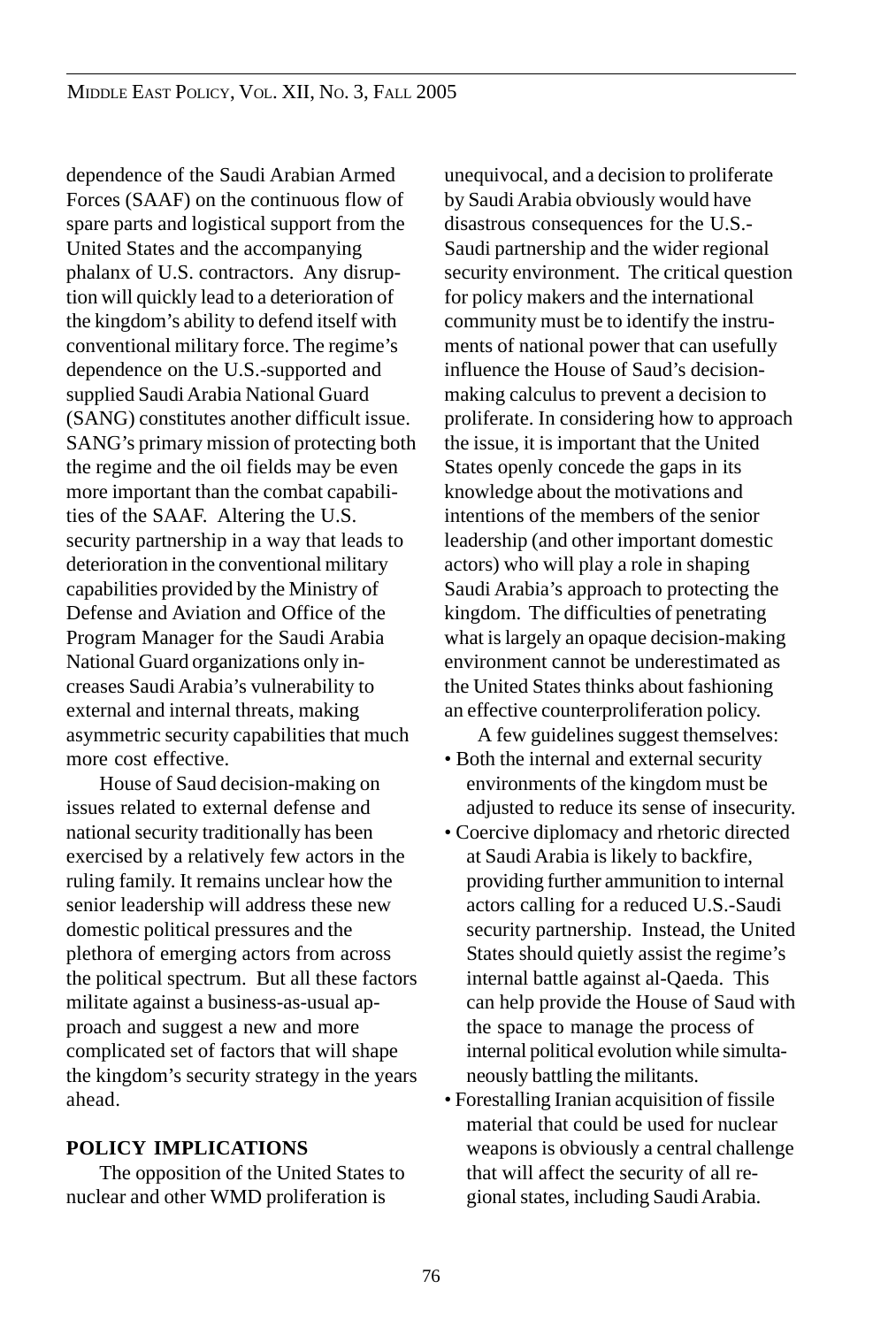- Transition to a democratic Iraq must be carefully managed and should include a no-WMD pledge from the Iraqi regime as a confidence-building measure for other regional states.
- The U.S.–Saudi partnership needs to be placed on a new footing, based on a realistic appraisal of the interests of each party. The United States should engage the House of Saud in sustained dialogue on proliferation and security issues. Such a dialogue might help ease the security concerns of the regime as one element in an integrated approach to discourage proliferation.

# **CONCLUSION**

The question of proliferation in Saudi Arabia has it own particular nuances that on some levels make it different from other cases – North Korea, Iran, Libya, Syria and Iraq. These nuances stem from a variety of factors: the changed context of the U.S.-Saudi security relationship, a highly unstable regional-security environment that could quickly deteriorate due to events in Iraq and Iran, and an unfolding process of domestic political evolution that is making it more difficult for the House of Saud to govern by its traditional process of consensus. An appreciation for these nuances is central to crafting a mosaic of policy initiatives at the strategic, operational and tactical levels. Integrating these levels offers the best chance of success in forestalling a decision by Saudi Arabia to acquire new unconventional capabilities and address the different levels of Saudi Arabia's emerging security dilemma.

1 George Jahn, "Saudis in Talks on Nuke Loophole," Associated Press, April 20, 2005, http:// www.sacunion.com/pages/world/articles/4150/.

<sup>2</sup> More extensive discussion of the GCC's inability to structure itself into a more coherent organization to manage collective security is contained in James A. Russell, "Formation of the Iraqi Political System: The Role of the GCC," *Emirates Lecture Series #46*, Emirates Center for Strategic Studies and Research, Abu Dhabi, United Arab Emirates, 2003.

<sup>3</sup> Prince Saud's address titled "Towards a New Framework for Regional Security," in Manama, Bahrain, on December 5, 2004 as posted on the website of the Royal Embassy of Saudi Arabia at http:// www.saudiembassy.net/2004News/Statements/SpeechDetail.asp?cIndex=483.

4 Ewen MacAskill and Ian Traynor, "Saudis Consider Nuclear Bomb," *The Guardian*, September 18, 2003. <sup>5</sup> See details of the role that Saudi financial support for madrassas in Pakistan and its role in bankrolling the jihadist groups in Afghanistan later played in the emergence of the Taliban in Steve Coll's book *Ghost Wars*, (Penguin Press, New York) 2004. As also described by Coll, the Saudis developed a particularly close relationship with Pakistan's Directorate for Inter Service Intelligence Services during the 1980s and 1990s – a relationship that also proved instrumental in the emergence of the Taliban in the mid-1990s as the most powerful of the many groups vying for control over Afghanistan.

6 A relatively upbeat assessment on the state of the U.S. –Saudi relationship was provided by Saudi foreign minister Saud al-Faisal, who said in a recent interview that the U.S.-Saudi relationship was "nearly to where it was before the September 11 attacks." See "Q&A: The Saudi Foreign Minister," *The Washington Post*, February 27, 2005, p. B1.

7 See Chalmers Johnson for details in "America's Empire of Bases," posted at http://www.alternet.org/story/ 17563/.

<sup>8</sup> "Yes We Fear Iran's Nuclear Weapons," *Al-Sharq Al-Awsat*, October 8, 2003, as posted on the Gulf 2000 website.

9 Ibid.

<sup>10</sup> "Pakistan-Saudi Trade Nuclear Technology for Oil," United Press International, October 20, 2002. The substance of the story has been repeated in a variety of forums through late 2004, with one of the latest being